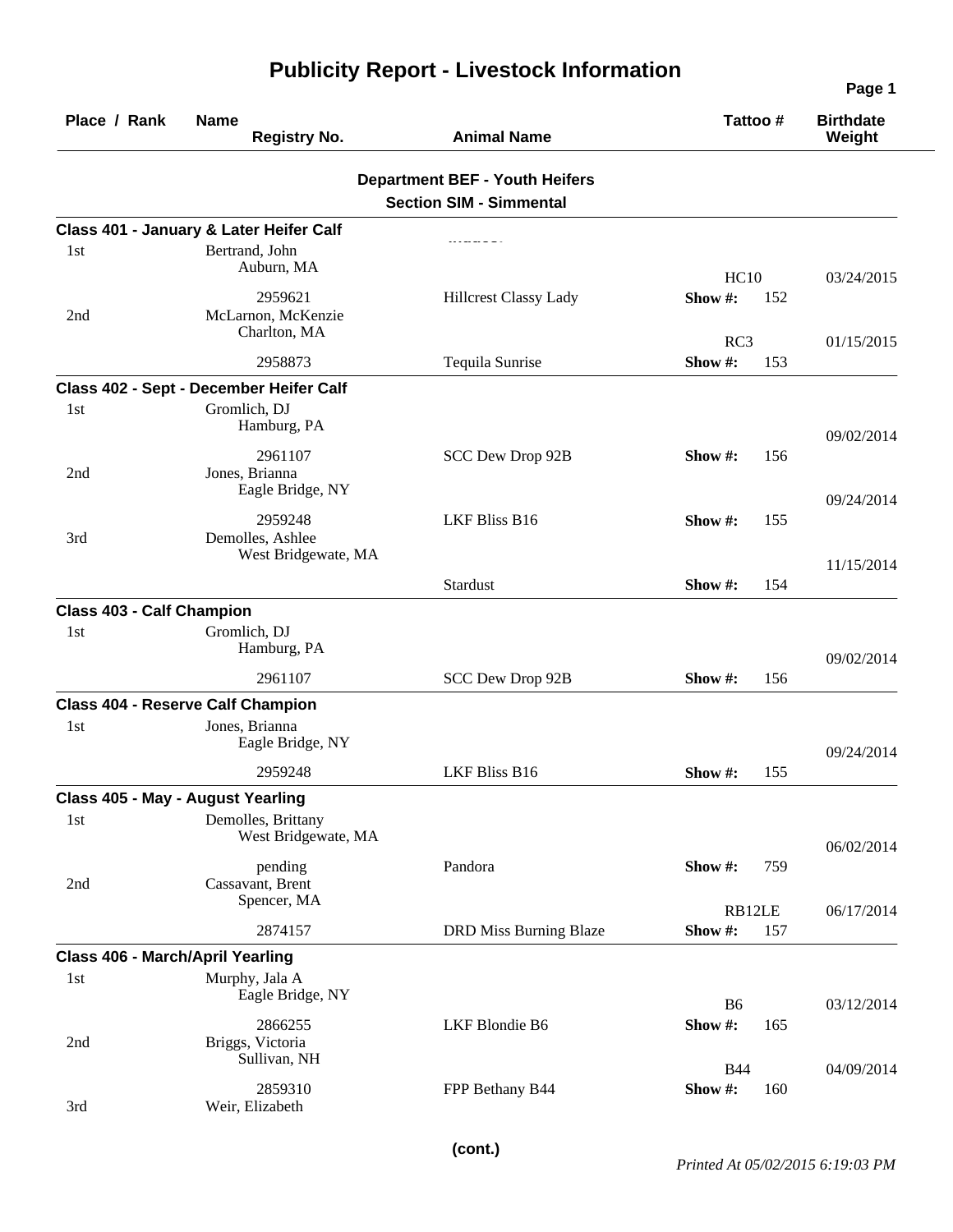| Place / Rank                            | <b>Name</b><br><b>Registry No.</b>              | <b>Animal Name</b>            | Tattoo#              | <b>Birthdate</b><br>Weight |
|-----------------------------------------|-------------------------------------------------|-------------------------------|----------------------|----------------------------|
| <b>Class 406 - March/April Yearling</b> | Group - - (cont.)                               |                               |                      |                            |
|                                         | Mount Wolf, PA                                  |                               |                      | 04/12/2014                 |
| 4th                                     | 2880066<br>Bickford, Monique M<br>Clinton, ME   | SSC Exquisite 412B            | Show#:               | 159                        |
|                                         |                                                 |                               | B7                   | 03/07/2014                 |
| 5th                                     | 2883026<br>Cassavant, Brent<br>Spencer, MA      | McGees Ms Becca               | Show #:              | 166                        |
|                                         |                                                 |                               | 45BRE                | 04/05/2014                 |
| 6th                                     | 2880063<br>Sanemeterio, Molly<br>Greenville, NY | SSC Miss Secret 45B           | Show $#$ :           | 161                        |
|                                         |                                                 |                               | <b>B02</b>           | 04/01/2014                 |
| 7th                                     | 2837029<br>Dias, Lily<br>Norton, MA             | <b>BPF Cant Fool Me</b>       | Show #:              | 162                        |
|                                         | 2866261                                         | Beryl                         | Show #:              | 03/06/2014<br>755          |
| <b>Class 407 - Summer Champion</b>      |                                                 |                               |                      |                            |
| 1st                                     | Demolles, Brittany<br>West Bridgewate, MA       |                               |                      | 06/02/2014                 |
| 2nd                                     | pending<br>Cassavant, Brent                     | Pandora                       | Show $#$ :           | 759                        |
|                                         | Spencer, MA                                     |                               | RB12LE               | 06/17/2014                 |
|                                         | 2874157                                         | <b>DRD Miss Burning Blaze</b> | Show #:              | 157                        |
| <b>Class 408 - Spring Champion</b>      |                                                 |                               |                      |                            |
| 1st                                     | Murphy, Jala A<br>Eagle Bridge, NY              |                               | <b>B6</b>            | 03/12/2014                 |
| 2nd                                     | 2866255<br>Briggs, Victoria<br>Sullivan, NH     | LKF Blondie B6                | Show#:               | 165                        |
|                                         |                                                 |                               | <b>B44</b>           | 04/09/2014                 |
|                                         | 2859310                                         | FPP Bethany B44               | Show#:               | 160                        |
|                                         | <b>Class 409 - January/February Yearling</b>    |                               |                      |                            |
| 1st                                     | Clauss, Morgan<br>Lancaster, NH                 |                               |                      | 01/08/2014                 |
| 2nd                                     | 2880636<br>Bertrand, John<br>Auburn, MA         | SVJ Trendy One                | Show #:              | 211                        |
|                                         |                                                 |                               | HB7                  | 02/11/2014                 |
| 3rd                                     | 2871129<br>Murphy, Jala A<br>Eagle Bridge, NY   | Miss Bali                     | Show #:              | 170                        |
| 4th                                     | 2866253<br>Couto, Tyler                         | <b>LKF Black Beauty B4</b>    | <b>B4</b><br>Show #: | 02/13/2014<br>168          |
|                                         | Hiram, ME                                       |                               |                      | 01/18/2014                 |
| 5th                                     | 2879225<br>Gromlich, Austin                     | <b>GRTF Miss Glenda</b>       | Show #:              | 172                        |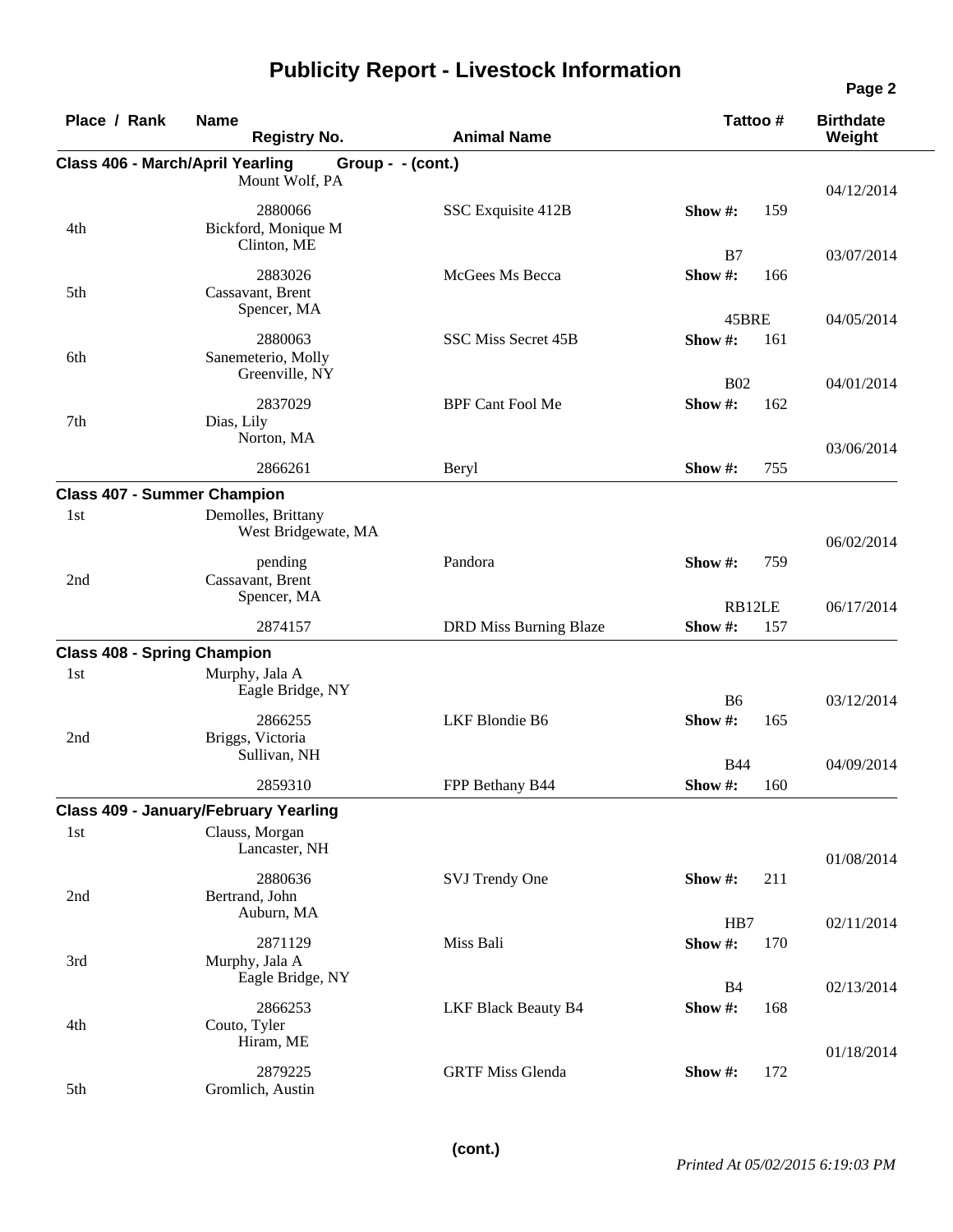| Place / Rank                       | <b>Name</b><br><b>Registry No.</b>            | <b>Animal Name</b>         | Tattoo#           |     | <b>Birthdate</b><br>Weight |
|------------------------------------|-----------------------------------------------|----------------------------|-------------------|-----|----------------------------|
|                                    | <b>Class 409 - January/February Yearling</b>  | Group - - (cont.)          |                   |     |                            |
|                                    | Hamburg, PA                                   |                            |                   |     | 02/13/2014                 |
| 6th                                | 2892733<br>McLarnon, McKenzie<br>Charlton, MA | SASA Choper Blossom 325B   | Show $#$ :        | 167 |                            |
|                                    |                                               |                            | <b>B306</b>       |     | 01/02/2014                 |
| 7th                                | 2871542<br>Dias, Lily<br>Norton, MA           | HPF/Angelich Lady B306     | Show#:            | 174 |                            |
|                                    | 2878545                                       | Bambi                      | m05b le<br>Show#: | 171 | 01/30/2014                 |
|                                    | Class 410 - September - December Yearling     |                            |                   |     |                            |
| 1st                                | Allard, Pierre<br>Pittsburg, NH               |                            | A101              |     | 10/17/2013                 |
| 2nd                                | 2832565<br>Cassavant, Brent                   | Fancy                      | Show#:            | 177 |                            |
|                                    | Spencer, MA                                   |                            | RA15IE            |     | 12/19/2013                 |
| 3rd                                | 2835940<br>Demolles, Edward                   | <b>DRD</b> Tony            | Show#:            | 175 |                            |
|                                    | West Bridgewate, MA                           |                            |                   |     | 11/15/2013                 |
|                                    | 2836537                                       | Molly                      | Show #:           | 176 |                            |
| <b>Class 411 - Senior Champion</b> |                                               |                            |                   |     |                            |
| 1st                                | Clauss, Morgan<br>Lancaster, NH               |                            |                   |     | 01/08/2014                 |
|                                    | 2880636                                       | SVJ Trendy One             | Show #:           | 211 |                            |
| <b>Class 411 - Senior Champion</b> | Lancaster, NH                                 |                            |                   |     | 01/08/2014                 |
|                                    | 2880636                                       | SVJ Trendy One             | Show #:           | 211 |                            |
|                                    | <b>Class 412 - Reserve Senior Champion</b>    |                            |                   |     |                            |
| 1st                                | Bertrand, John<br>Auburn, MA                  |                            | HB7               |     | 02/11/2014                 |
|                                    | 2871129                                       | Miss Bali                  | Show #:           | 170 |                            |
| <b>Class 413 - Grand Champion</b>  |                                               |                            |                   |     |                            |
| 1st                                | Clauss, Morgan<br>Lancaster, NH               |                            |                   |     | 01/08/2014                 |
|                                    | 2880636                                       | SVJ Trendy One             | Show#:            | 211 |                            |
| <b>Class 413 - Grand Champion</b>  |                                               |                            |                   |     |                            |
|                                    | Lancaster, NH                                 |                            |                   |     | 01/08/2014                 |
|                                    | 2880636                                       | SVJ Trendy One             | Show #:           | 211 |                            |
|                                    | <b>Class 414 - Reserve Grand Champion</b>     |                            |                   |     |                            |
| 1st                                | Murphy, Jala A<br>Eagle Bridge, NY            |                            | <b>B4</b>         |     | 02/13/2014                 |
|                                    | 2866253                                       | <b>LKF Black Beauty B4</b> | Show#:            | 168 |                            |
|                                    |                                               |                            |                   |     |                            |

**Class 425 - Bull Calf**